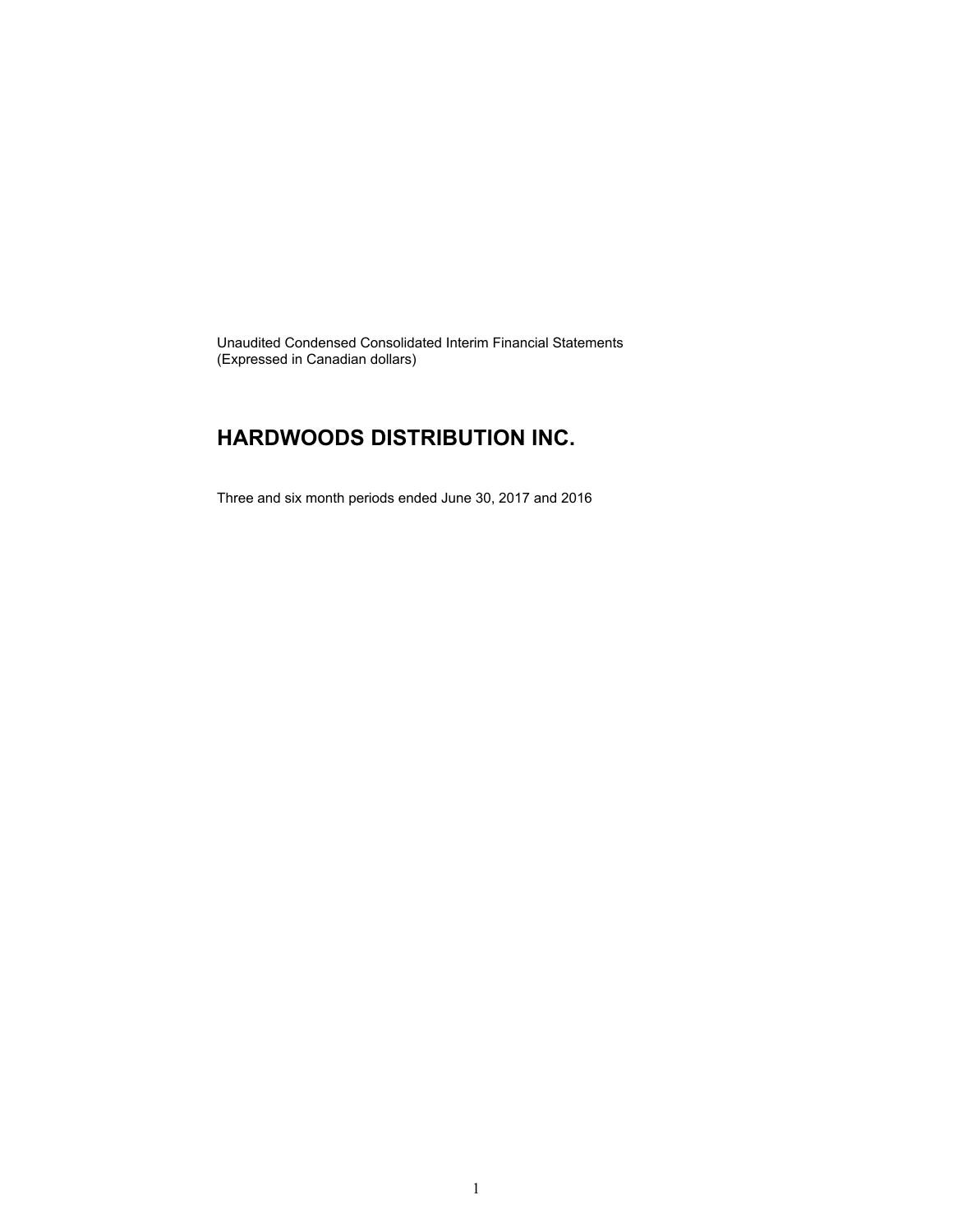Unaudited Condensed Consolidated Interim Statements of Financial Position

(Expressed in thousands of Canadian dollars)

|                                            | Note | June 30,<br>2017 | December 31,<br>2016 |
|--------------------------------------------|------|------------------|----------------------|
| Assets                                     |      |                  |                      |
| Current assets:                            |      |                  |                      |
| Cash                                       |      | \$<br>1,528      | \$<br>766            |
| Accounts and other receivables             | 6    | 111,342          | 94,534               |
| Inventories                                | 7    | 166,054          | 164,547              |
| Prepaid expenses                           |      | 4,330            | 2,689                |
| <b>Total current assets</b>                |      | 283,254          | 262,536              |
| Non-current assets:                        |      |                  |                      |
| Non-current receivables                    | 6    | 1,393            | 1,378                |
| Property, plant and equipment              |      | 18,967           | 20,710               |
| Intangible assets                          | 4    | 18,434           | 20,114               |
| Deferred income taxes                      |      | 9,493            | 11,631               |
| Goodwill                                   | 4    | 53,449           | 54,707               |
| Total non-current assets                   |      | 101,736          | 108,540              |
| <b>Total assets</b>                        |      | \$<br>384,990    | \$<br>371,076        |
| Liabilities                                |      |                  |                      |
| <b>Current liabilities:</b>                |      |                  |                      |
| <b>Bank indebtedness</b>                   | 8    | \$<br>104,901    | \$<br>97,886         |
| Accounts payable and accrued liabilities   |      | 41,605           | 40,978               |
| Income taxes payable                       |      | 17               | 1,949                |
| Finance lease obligation                   |      | 1,054            | 1,055                |
| Dividend payable                           | 5    | 1,335            | 1,332                |
| <b>Total current liabilities</b>           |      | 148,912          | 143,200              |
| Non-current liabilities:                   |      |                  |                      |
| Finance lease obligation                   |      | 759              | 905                  |
| Other liabilities                          |      | 510              | 972                  |
| Total non-current liabilities              |      | 1,269            | 1,877                |
| <b>Total liabilities</b>                   |      | 150,181          | 145,077              |
| Shareholders' equity                       |      |                  |                      |
| Share capital                              | 9(a) | 112,518          | 112,362              |
| Contributed surplus                        |      | 104,945          | 104,333              |
| Retained earnings (deficit)                |      | 760              | (14, 258)            |
| Accumulated other comprehensive income     |      | 16,586           | 23,562               |
| Shareholders' equity                       |      | 234,809          | 225,999              |
| Total liabilities and shareholders' equity |      | \$<br>384,990    | \$<br>371,076        |
|                                            |      |                  |                      |

Subsequent events (notes 4 and 5) Contingency (note 14)

The accompanying notes are an integral part of these condensed consolidated interim financial statements.

Approved on behalf of the board of directors:

**(Signed) GRAHAM M. WILSON** Director **(Signed) WILLIAM R. SAUDER** Director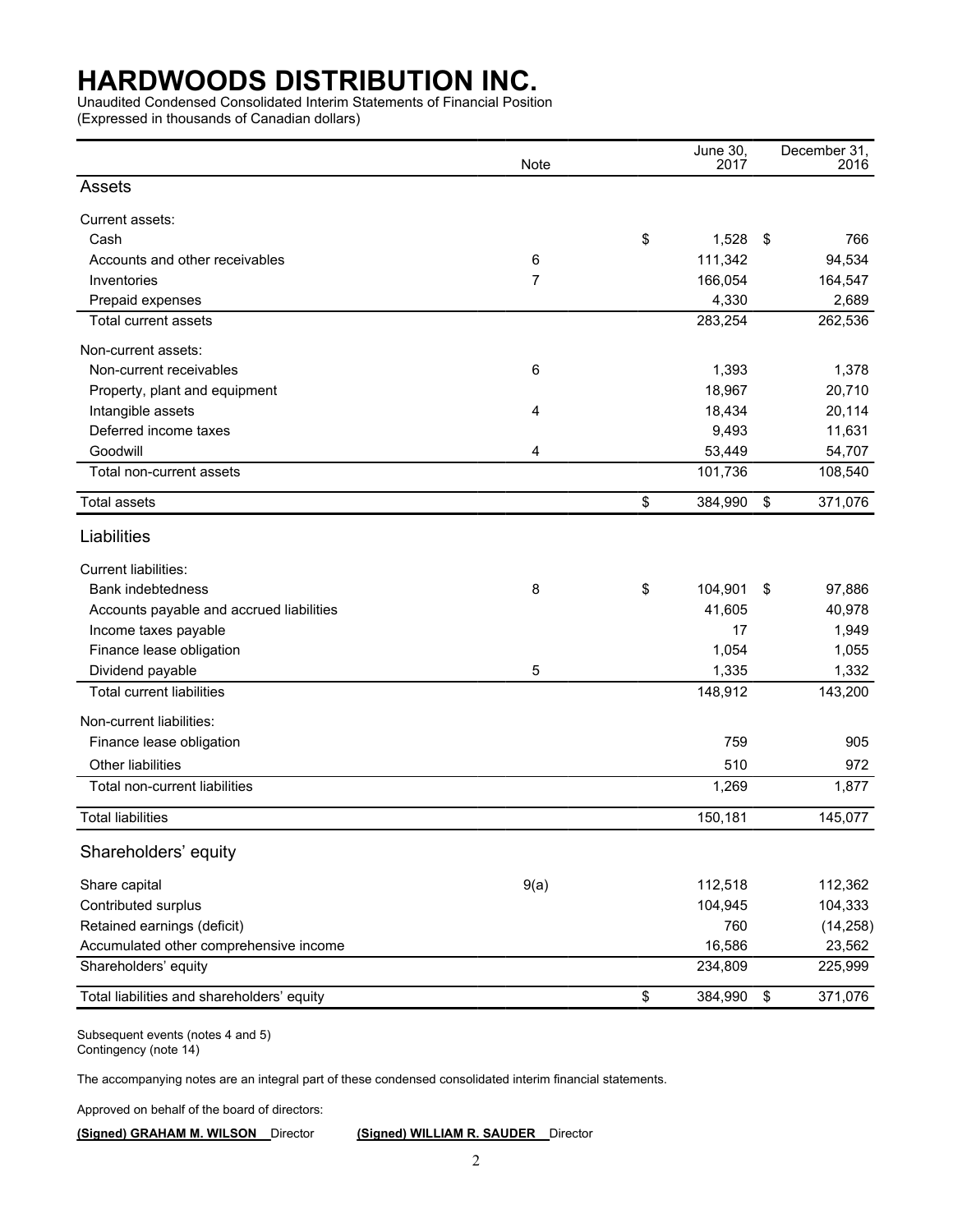Unaudited Condensed Consolidated Interim Statements of Comprehensive Income

(Expressed in thousands of Canadian dollars)

|                                                     |                | Three months ended |                         |                  | Six months ended |                  |  |
|-----------------------------------------------------|----------------|--------------------|-------------------------|------------------|------------------|------------------|--|
|                                                     | Note           |                    | <b>June 30,</b><br>2017 | June 30,<br>2016 | June 30,<br>2017 | June 30,<br>2016 |  |
| Sales                                               | 11             | \$                 | 275,260 \$              | 157,031          | \$<br>532,358 \$ | 314,444          |  |
| Cost of goods sold                                  | $\overline{7}$ |                    | (223, 716)              | (128, 659)       | (432, 538)       | (258, 034)       |  |
| Gross profit                                        |                |                    | 51,544                  | 28,372           | 99,820           | 56,410           |  |
| Operating expenses:                                 |                |                    |                         |                  |                  |                  |  |
| Selling and distribution                            |                |                    | (26, 914)               | (13, 420)        | (53, 318)        | (28, 242)        |  |
| Administration                                      |                |                    | (9, 123)                | (5, 467)         | (18,660)         | (10,000)         |  |
|                                                     |                |                    | (36, 037)               | (18, 887)        | (71, 978)        | (38, 242)        |  |
| Profit from operations                              |                |                    | 15,507                  | 9,485            | 27,842           | 18,168           |  |
| Finance expense                                     | 10             |                    | (748)                   | (357)            | (1,461)          | (999)            |  |
| Finance income                                      | 10             |                    | 107                     | 94               | 266              | 168              |  |
| Net finance expense                                 |                |                    | (641)                   | (263)            | (1, 195)         | (831)            |  |
| Profit before income taxes                          |                |                    | 14,866                  | 9,222            | 26,647           | 17,337           |  |
| Income tax expense:                                 |                |                    |                         |                  |                  |                  |  |
| Current                                             |                |                    | (3,926)                 | (3, 137)         | (7,013)          | (5,896)          |  |
| Deferred                                            |                |                    | (1, 178)                | (718)            | (1,936)          | (1, 452)         |  |
|                                                     |                |                    | (5, 104)                | (3, 855)         | (8,949)          | (7, 348)         |  |
| <b>Net Profit</b>                                   |                |                    | 9,762                   | 5,367            | 17,698           | 9,989            |  |
| Other comprehensive income:                         |                |                    |                         |                  |                  |                  |  |
| Exchange differences translating foreign operations |                |                    | (5,261)                 | (585)            | (6,976)          | (7,600)          |  |
| Total comprehensive income                          |                | \$                 | 4,501 \$                | 4,782            | \$<br>10,722 \$  | 2,389            |  |
| Basic net profit per share                          | 9(c)           | \$                 | 0.46~\$                 | 0.32             | \$<br>$0.83$ \$  | 0.60             |  |
| Diluted net profit per share                        | 9(c)           | \$                 | $0.45$ \$               | 0.32             | \$<br>$0.82$ \$  | 0.59             |  |

The accompanying notes are an integral part of these condensed consolidated interim financial statements.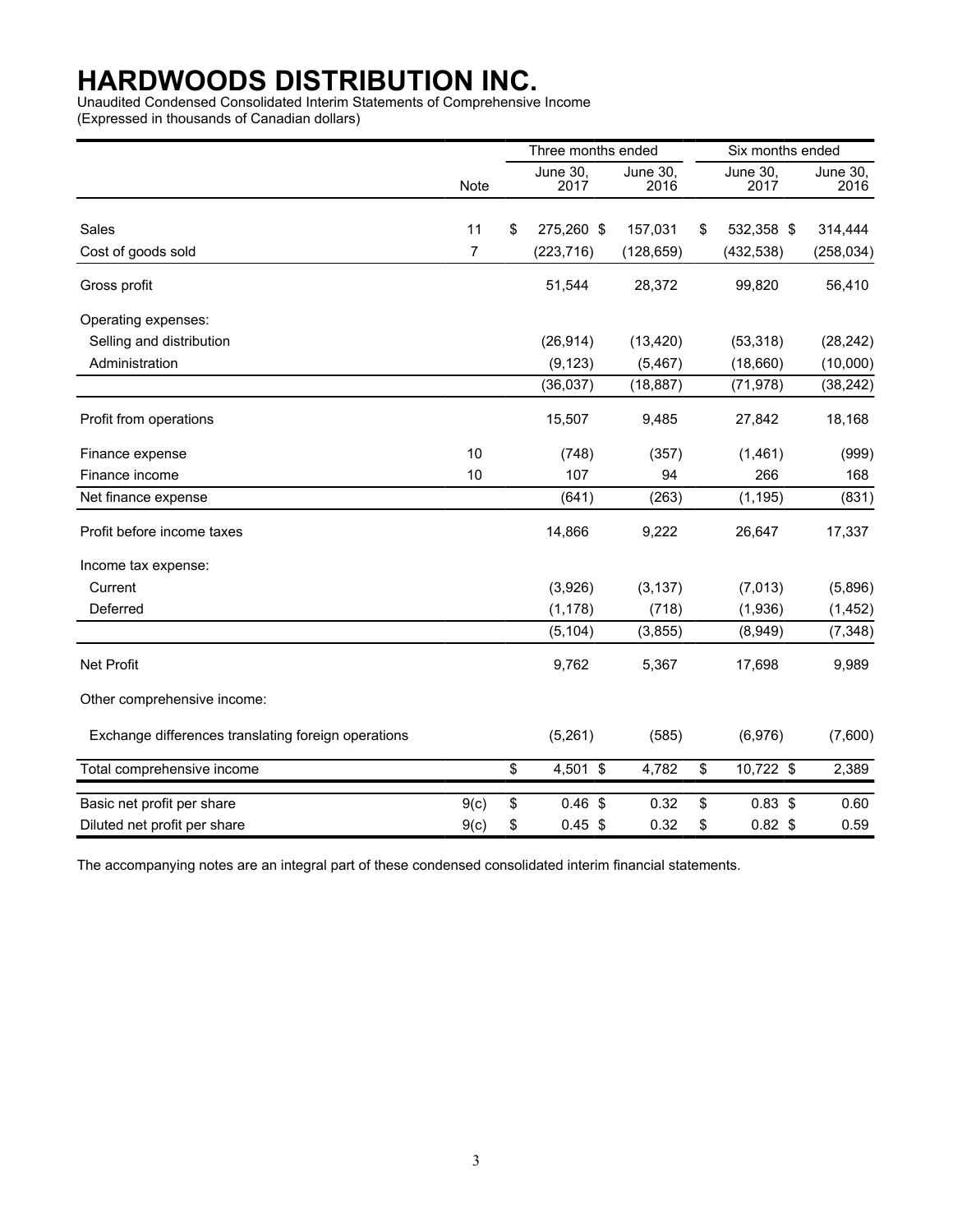Unaudited Condensed Consolidated Interim Statements of Changes in Shareholders' Equity (Expressed in thousands of Canadian dollars)

### Six month periods ended June 30, 2017 and 2016

|                                    |             |                  |                        | Accumulated<br>other<br>comprehensive |                                   |                        |
|------------------------------------|-------------|------------------|------------------------|---------------------------------------|-----------------------------------|------------------------|
|                                    | <b>Note</b> | Share<br>capital | Contributed<br>surplus | income -<br>translation<br>reserve    | Retained<br>earnings<br>(deficit) | Total                  |
| Balance at January 1, 2017         |             | \$112,362        | \$<br>104,333          | \$<br>23,562                          | \$(14,258)                        | \$225,999              |
| Share based compensation expense   | 9(b)        |                  | 1,055                  |                                       |                                   | 1,055                  |
| Shares issued pursuant to LTIP     |             | 156              | (156)                  |                                       |                                   |                        |
| Shares reclassified to liabilities |             |                  | (287)                  |                                       |                                   | (287)                  |
| Profit for the period              |             |                  |                        |                                       | 17,698                            | 17,698                 |
| Dividends declared                 |             |                  |                        |                                       | (2,680)                           | (2,680)                |
| Translation of foreign operations  |             |                  |                        | (6,976)                               |                                   | (6,976)                |
| Balance at June 30, 2017           |             | \$112,518        | \$<br>104,945          | \$<br>16,586                          | \$<br>760                         | $\overline{$}$ 234,809 |
| Balance at January 1, 2016         |             | \$<br>46,859     | \$<br>105,547          | \$<br>23,903                          | (33, 361)<br>\$                   | \$142,948              |
| Share based compensation expense   | 9(b)        |                  | 655                    |                                       |                                   | 655                    |
| Shares issued pursuant to LTIP     |             | 214              | (214)                  |                                       |                                   |                        |
| Profit for the period              |             |                  |                        |                                       | 9,989                             | 9,989                  |
| Dividends declared                 |             |                  |                        |                                       | (1, 845)                          | (1, 845)               |
| Translation of foreign operations  |             |                  |                        | (7,600)                               |                                   | (7,600)                |
| Balance at June 30, 2016           |             | \$<br>47,073     | \$<br>105,988          | \$<br>16,303                          | (25, 217)<br>\$                   | \$144,147              |

The accompanying notes are an integral part of these condensed consolidated interim financial statements.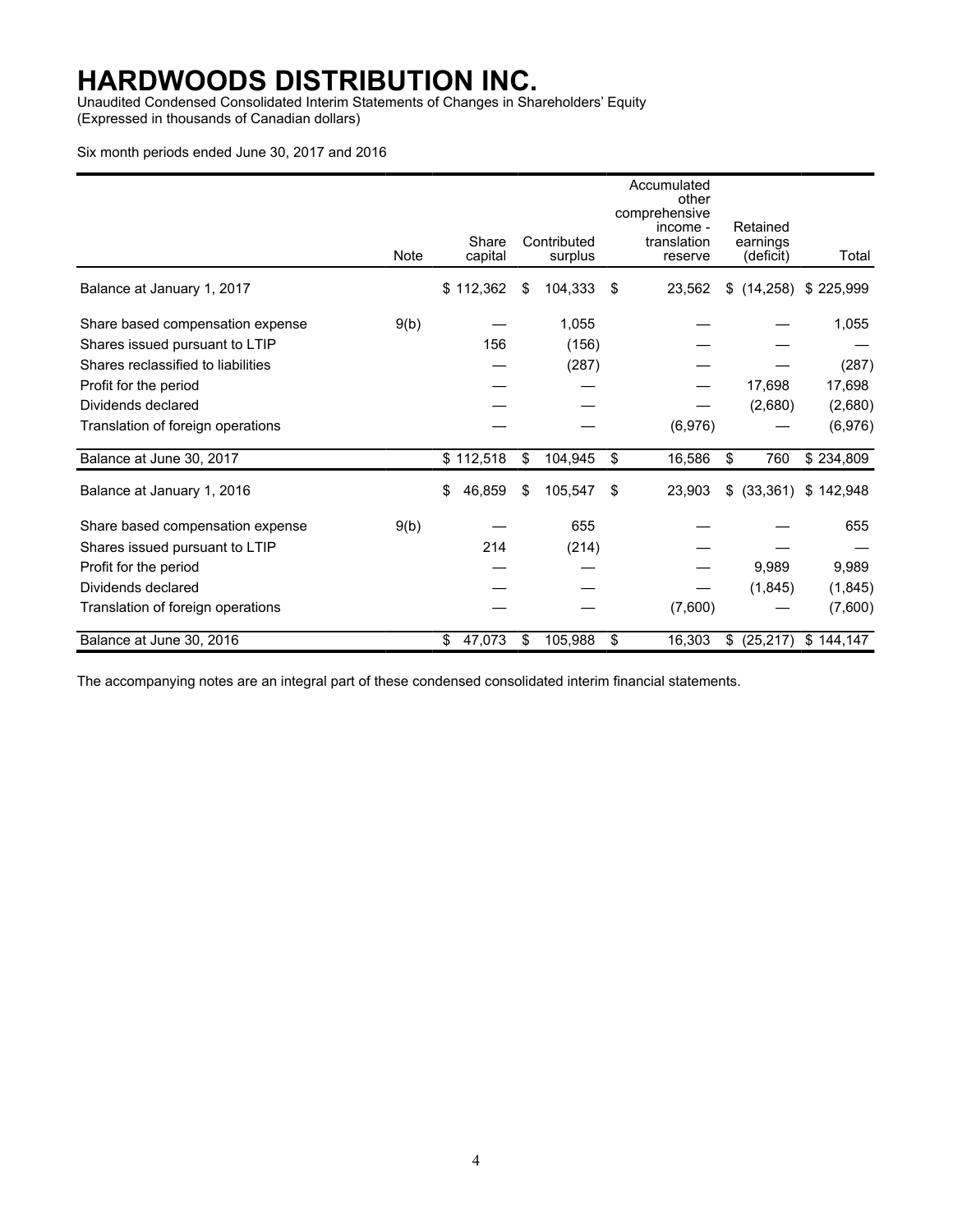Unaudited Condensed Consolidated Interim Statements of Cash Flows

(Expressed in thousands of Canadian dollars)

|                                                       |      | Three months ended |                  |                  | Six months ended |                  |  |  |
|-------------------------------------------------------|------|--------------------|------------------|------------------|------------------|------------------|--|--|
|                                                       | Note |                    | June 30,<br>2017 | June 30,<br>2016 | June 30.<br>2017 | June 30,<br>2016 |  |  |
| Cash flow from operating activities:                  |      |                    |                  |                  |                  |                  |  |  |
| Profit for the period                                 |      | \$                 | $9,762$ \$       | 5,367            | \$<br>17,698 \$  | 9,989            |  |  |
| Adjustments for:                                      |      |                    |                  |                  |                  |                  |  |  |
| Depreciation and amortization                         |      |                    | 1,709            | 746              | 3,392            | 1,496            |  |  |
| Gain on sale of property, plant and equipment         |      |                    | (57)             | (149)            | (81)             | (147)            |  |  |
| Share-based compensation expense                      | 9(b) |                    | 900              | 368              | 1,032            | 655              |  |  |
| Income tax expense                                    |      |                    | 5,104            | 3,855            | 8,949            | 7,348            |  |  |
| Net finance expense                                   | 10   |                    | 641              | 263              | 1,195            | 831              |  |  |
| Interest received                                     |      |                    | 97               | 94               | 226              | 168              |  |  |
| Interest paid                                         |      |                    | (728)            | (234)            | (1,233)          | (481)            |  |  |
| Income taxes paid                                     |      |                    | (8,902)          | (3, 556)         | (8,934)          | (8,099)          |  |  |
|                                                       |      |                    | 8,526            | 6,754            | 22,244           | 11,760           |  |  |
| Changes in non-cash working capital:                  |      |                    |                  |                  |                  |                  |  |  |
| Accounts receivable                                   |      |                    | (5, 180)         | (2, 138)         | (19, 907)        | (11, 641)        |  |  |
| Inventories                                           |      |                    | (231)            | (1,879)          | (5,698)          | (5,068)          |  |  |
| Prepaid expenses                                      |      |                    | (1,679)          | (1,595)          | (1,736)          | (1, 311)         |  |  |
| Accounts payable and accrued liabilities              |      |                    | 4,253            | 5,806            | 193              | 7,512            |  |  |
|                                                       |      |                    | (2,837)          | 194              | (27, 148)        | (10, 508)        |  |  |
| Net cash provided by (used in) operating activities   |      |                    | 5,689            | 6,948            | (4,904)          | 1,252            |  |  |
| Cash flow from financing activities:                  |      |                    |                  |                  |                  |                  |  |  |
| (Decrease) Increase in bank indebtedness              |      |                    | (2, 561)         | (3,757)          | 10,025           | 3,537            |  |  |
| Increase in restricted cash                           |      |                    |                  | 50,011           |                  | 50,011           |  |  |
| Proceeds from subscription receipts                   |      |                    |                  | (50, 011)        |                  | (50, 011)        |  |  |
| Principle payments on finance lease obligation        |      |                    | (287)            | (352)            | (573)            | (651)            |  |  |
| Note repayment                                        |      |                    | (105)            |                  | (306)            |                  |  |  |
| Dividends paid to shareholders                        | 5    |                    | (1, 345)         | (922)            | (2,677)          | (1, 845)         |  |  |
| Net cash (used in) provided by financing activities   |      |                    | (4,298)          | (5,031)          | 6,469            | 1,041            |  |  |
| Cash flow from investing activities:                  |      |                    |                  |                  |                  |                  |  |  |
| Additions to property, plant and equipment            |      |                    | (515)            | (1, 545)         | (836)            | (1,987)          |  |  |
| Proceeds on disposal of property, plant and equipment |      |                    | 172              | 374              | 259              | 373              |  |  |
| <b>Business acquisition</b>                           | 4(b) |                    |                  |                  | (476)            |                  |  |  |
| Payments received on non-current receivables          |      |                    | 123              | 34               | 250              | 101              |  |  |
| Net cash used in investing activities                 |      |                    | (220)            | (1, 137)         | (803)            | (1, 513)         |  |  |
| Increase in cash                                      |      |                    | 1,171            | 780              | 762              | 780              |  |  |
| Cash, beginning of the period                         |      |                    | 357              |                  | 766              |                  |  |  |
| Cash, end of the period                               |      | \$                 | 1,528 \$         | 780              | \$<br>1,528 \$   | 780              |  |  |
| Supplementary information:                            |      |                    |                  |                  |                  |                  |  |  |
| Property, plant and equipment acquired under          |      |                    |                  |                  |                  |                  |  |  |
| finance leases, net of disposals                      |      | \$                 | 251 \$           | 681              | \$<br>469 \$     | 913              |  |  |

The accompanying notes are an integral part of these condensed consolidated interim financial statements.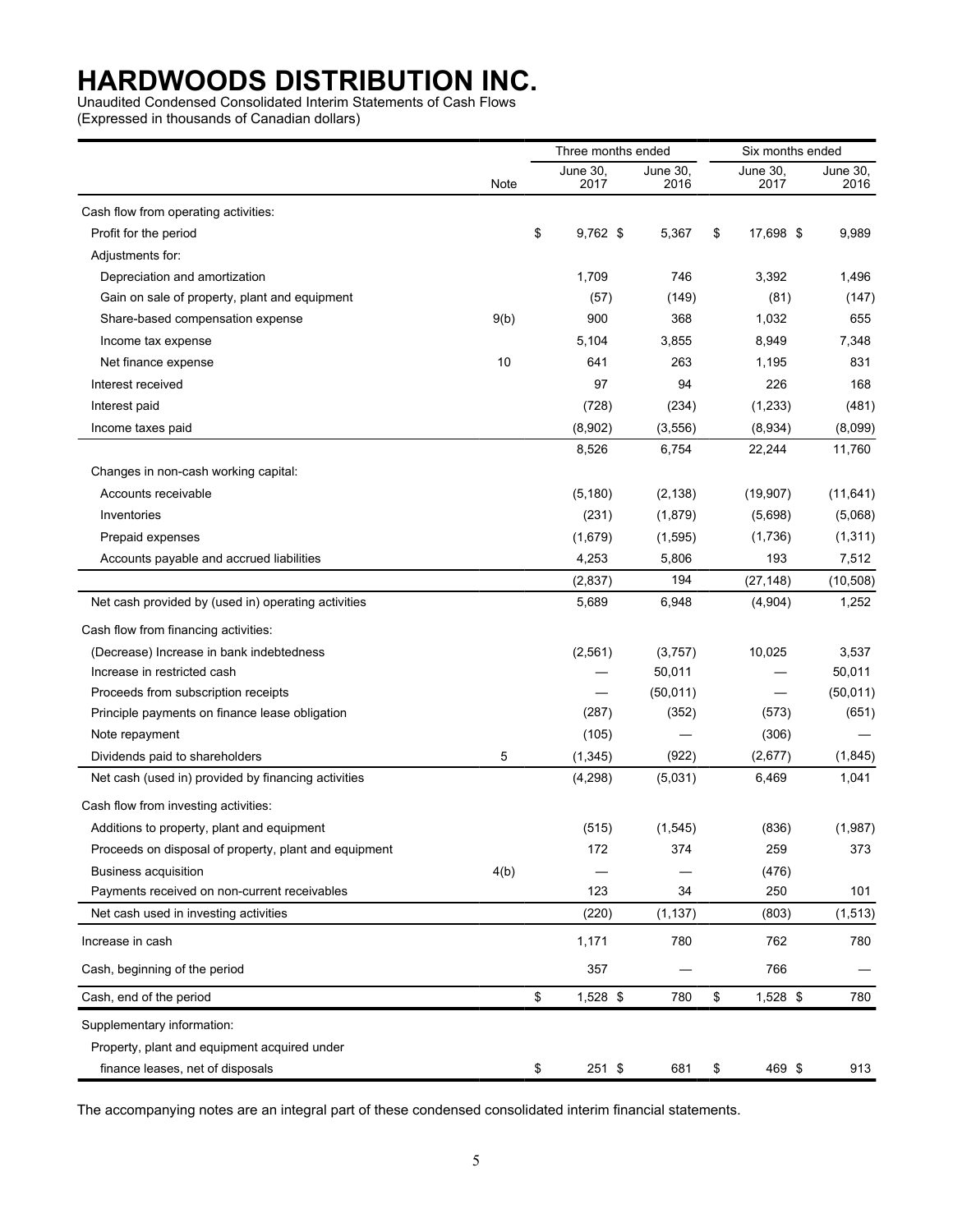Notes to Unaudited Condensed Consolidated Interim Financial Statements (Tabular amounts expressed in thousands of Canadian dollars)

Three and six month periods ended June 30, 2017 and 2016

#### **1. Nature of operations:**

Hardwoods Distribution Inc. (the "Company") is incorporated under the Canada Business Corporations Act and trades on the Toronto Stock Exchange under the symbol "HWD." The Company operates a network of 62 distribution centers in Canada and the US engaged in the wholesale distribution of architectural building products to customers that supply end-products to the residential and commercial construction markets. The Company also has a sawmill and kiln drying operation in Clinton, Michigan. The Company's principal office is located at #306, 9440 202nd Street, Langley, British Columbia V1M 4A6.

### **2. Basis of preparation:**

(a) Statement of compliance:

These condensed consolidated interim financial statements of the Company have been prepared in accordance with International Accounting Standards ("IAS 34") "Interim Financial Reporting". The disclosures contained in these condensed consolidation interim financial statements do not include all of the requirements of International Financial Reporting Standards ("IFRS") for annual financial statements, and accordingly, should be read in conjunction with the Company's annual consolidated financial statements for the year ended December 31, 2016.

The condensed consolidated interim financial statements were authorized for issue by the Board of Directors on August 10, 2017.

(b) Basis of measurement:

These condensed consolidated interim financial statements have been prepared on the historical cost basis.

(c) Functional and presentation currency:

These condensed consolidated interim financial statements are presented in Canadian dollars, which is the Company's functional currency. The Company's subsidiaries operating in the United States have a US dollar functional currency. All financial information presented in the interim financial statements, with the exception of per share amounts, has been rounded to the nearest thousand dollar.

(d) Use of estimates and judgment:

The preparation of financial statements in accordance with IFRS requires management to make judgments, estimates and assumptions that affect the application of accounting policies and the reported amounts of assets and liabilities at the date of the financial statements and the reported amounts of revenue and expenses during the reporting period. Actual amounts may differ from the estimates applied in the preparation of these interim financial statements.

Estimates and underlying assumptions are reviewed on an ongoing basis. Revisions to accounting estimates are recognized in the period in which the estimates are revised and in any future periods affected. In preparing these condensed consolidated interim financial statements, the significant judgments made by management in applying the Company's accounting policies and the key sources of estimation uncertainty are consistent with those disclosed in the Company's annual audited consolidated financial statements for the year ended December 31, 2016.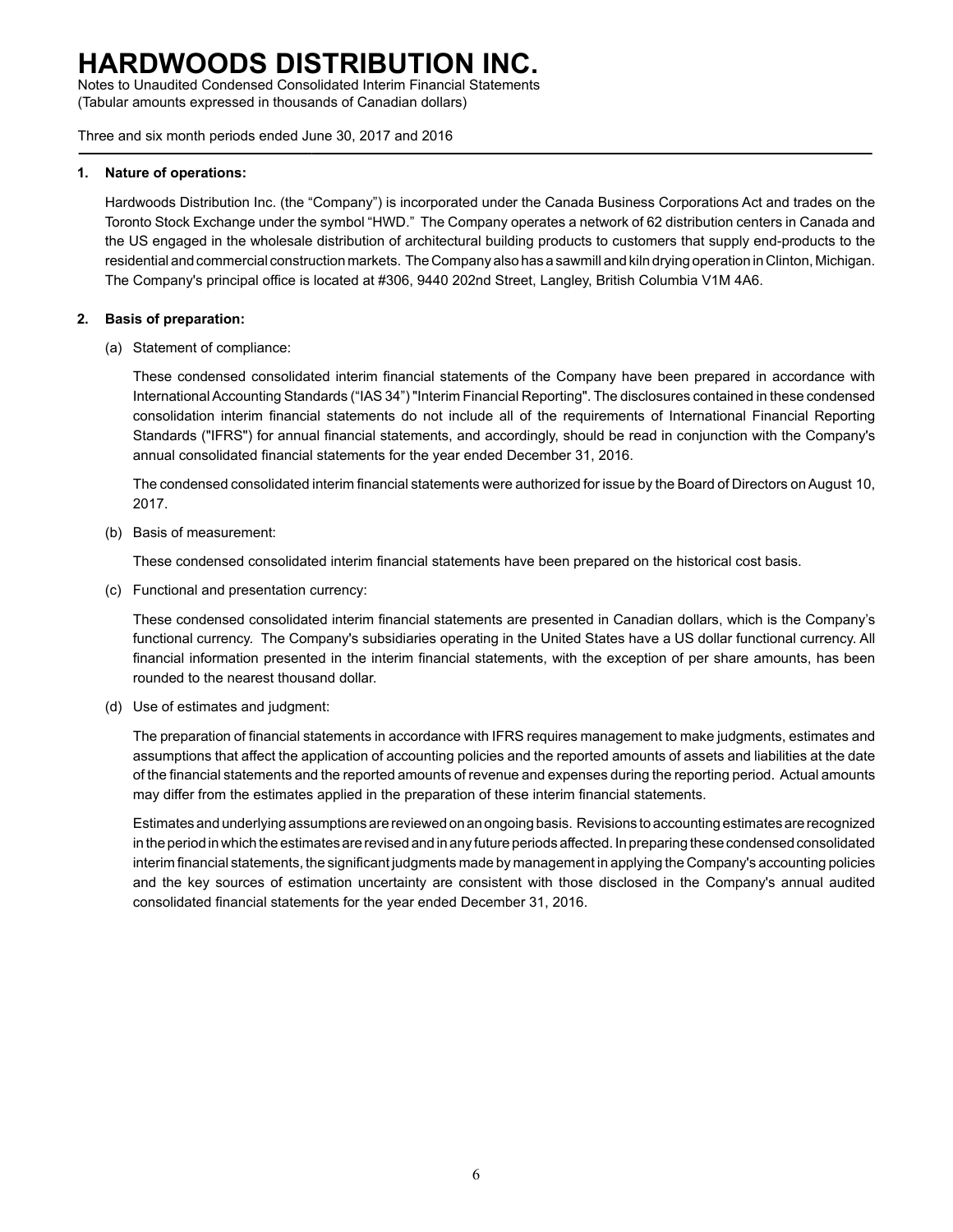Notes to Unaudited Condensed Consolidated Interim Financial Statements (Tabular amounts expressed in thousands of Canadian dollars)

Three and six month periods ended June 30, 2017 and 2016

#### **3. Significant accounting policies:**

The significant accounting policies that have been used in the preparation of these condensed consolidated interim financial statements are summarized in the Company's annual audited consolidated financial statements for the year ended December 31, 2016.

(a) New accounting policy:

Effective January 1, 2017, the Company adopted Recognition of Deferred Tax Assets for Unrealized Losses as an amendment to IAS 12, *Income Taxes (Amendments)* that clarify when a deductible temporary difference exists. The adoption of this amendment did not impact the Company's consolidated financial statements.

(b) Future accounting pronouncements:

A number of new standards, amendments to standards and interpretations, are not yet effective for the period ended June 30, 2017, and have not been applied in preparing these condensed consolidated interim financial statements. The following pronouncements are considered by the Company to be the most significant of several pronouncements that may affect the consolidated financial statements in future periods.

IFRS 9, *Financial Instruments ("IFRS 9")*

IFRS 9 will replace the multiple classification and measurement models in IAS 39 *Financial Instruments: Recognition and Measurement*, with a single model that has only two classification categories: amortized cost and fair value. The new standard also requires a single impairment method to be used, provides additional guidance on the classification and measurement of financial liabilities, and provides a new general hedge accounting standard.

The mandatory effective date has been set for January 1, 2018, however early adoption of the new standard is permitted. The Company does not intend to early adopt IFRS 9. The adoption of IFRS 9 is currently not expected to have a material impact on the consolidated financial statements given the nature of the Company's operations and the types of financial instruments that it currently holds; however, the Company will continue to assess the extent of impact as the mandatory adoption date approaches. The Company expects to complete its assessment of IFRS 9 by the latter half of 2017.

### IFRS 15, *Revenue from Contracts with Customers ("IFRS 15")*

IFRS 15 is effective for fiscal years commencing on or after January 1, 2018 and will replace IAS 18, *Revenue* and a number of revenue related standards and interpretations. IFRS 15 contains a single model that applies to contracts with customers and two approaches to recognizing revenue: at a point in time or over time. The model features a contractbased five-step analysis of transactions to determine whether, how much and when revenue is recognized. New estimates and judgmental thresholds have also been introduced, which may affect the amount and/or timing of revenue recognized.

IFRS 15 permits two methods of adoption: (i) the retrospective method, under which comparative periods would be restated, and the cumulative impact of applying the standard would be recognized as at January 1, 2017, the earliest period presented; and (ii) the cumulative effect method, under which comparative periods would not be restated and the cumulative impact of applying the standard would be recognized at the date of initial adoption January 1, 2018. The Company expects to use the cumulative effect method, however it continues to monitor industry developments. Any significant industry developments could change the Company's expected method of adoption.

The majority of the Company's revenue is generated from the sale of hardwood lumber, sheet goods, specialty products and non-structural architectural grade building products to customers. The Company does not expect the adoption of this standard will have a material impact on the measurement of revenue generated from the sale of its products to customers, however, the Company will continue to assess the extent of the impact as the mandatory adoption date approaches. The Company expects to complete its assessment of IFRS 15 by the latter half of 2017.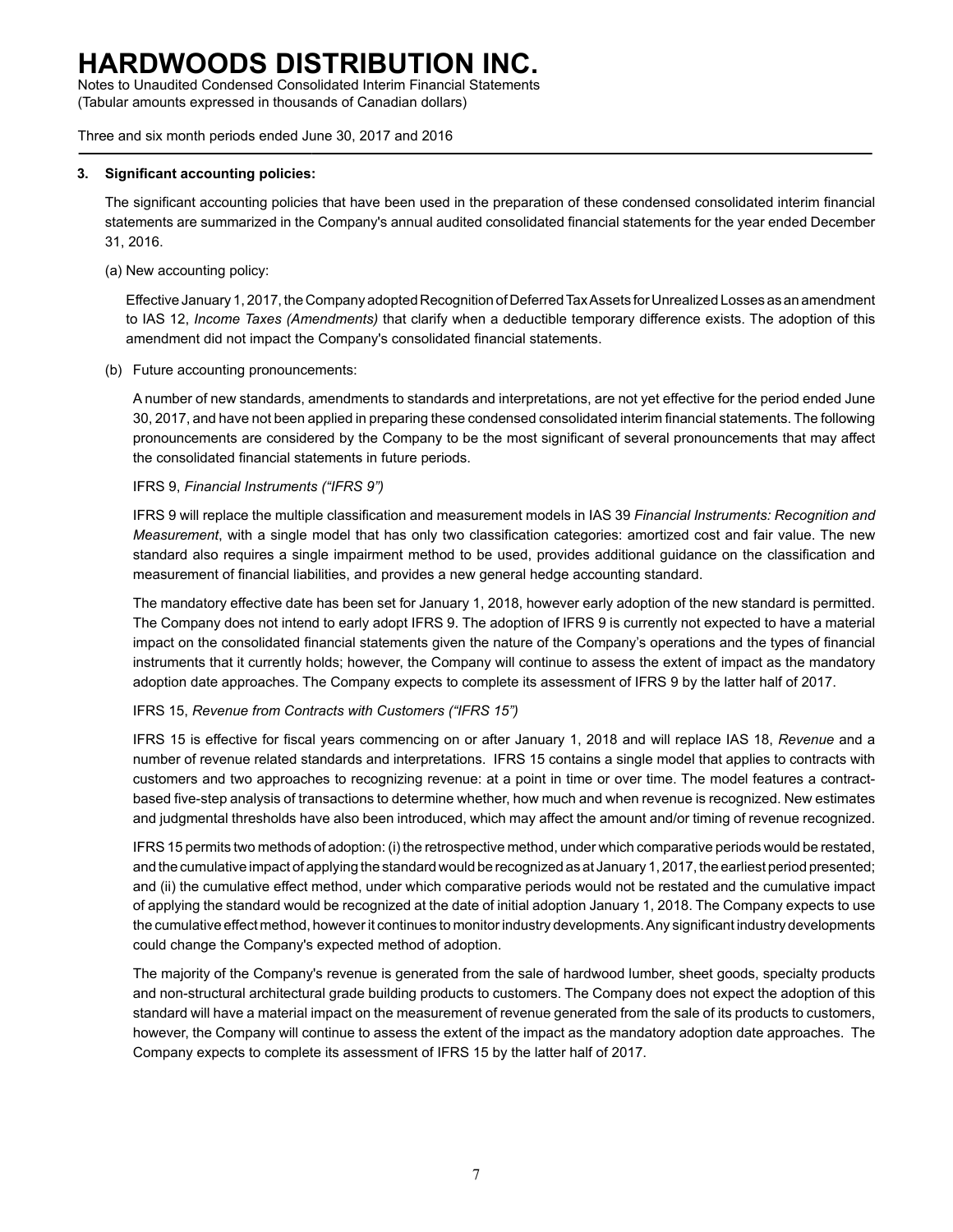Notes to Unaudited Condensed Consolidated Interim Financial Statements (Tabular amounts expressed in thousands of Canadian dollars)

Three and six month periods ended June 30, 2017 and 2016

### **3. Significant accounting policies (continued):**

(b) Future accounting pronouncements (continued):

### IFRS 16, *Leases ("IFRS 16")*

On January 13, 2016, the IASB published a new standard, IFRS 16, eliminating the current dual accounting model for lessees, which distinguishes between on-balance sheet finance leases and off-balance sheet operating leases. The main provision of IFRS 16 is the recognition of lease assets and lease liabilities on the balance sheet by lessees for those leases that were previously classified as operating leases. Under IFRS 16, a lessee is required to do the following: (i) recognize a right-of-use asset and a lease liability, initially measured at the present value of the lease payments, on the balance sheet; and (ii) recognize a front-loaded pattern of expense for most leases, even when cash rentals are constant, as the right-of-use asset is depreciated and the lease liability is accreted using the effective interest method. The new standard also requires qualitative disclosures along with specific quantitative disclosures. IFRS 16 is effective for annual periods beginning on or after January 1, 2019, with earlier adoption permitted. Upon adoption of IFRS 16, the Company's operating leases, which are principally comprised of its warehouse facilities and automobiles, will be recorded in the statement of financial position with a corresponding lease obligation. The Company continues to assess the impact of adopting this standard on its consolidated financial statements.

### **4. Business acquisitions:**

(a) Rugby acquisition

On July 15, 2016 (the "Acquisition date"), the Company acquired through one of its wholly owned subsidiaries substantially all the assets used in the business of Rugby Acquisition, LLC and its subsidiaries ("Rugby") and assumed certain of Rugby's liabilities (the "Rugby Acquisition") for a base purchase price of \$138.6 million (US\$106.8 million) (the "Purchase Price") plus up to another \$16.9 million (US\$13.0 million) in earn-outs based on future performance. Rugby operates a network of 28 distribution centers in the US and is engaged in the wholesale distribution of non-structural architectural grade building products to customers that supply end-products to the commercial construction market. Rugby also serves industrial, retail, residential and institutional construction end-markets.

The base purchase price was comprised of (i) \$129.6 million (US\$99.8 million) in cash consideration and the assumption of notes payable, and (ii) \$9.0 million (US\$7.0 million) in cash that was immediately used by the sellers to acquire 563,542 common shares of the Company from treasury. The base purchase price paid in cash was adjusted downwards by \$0.9 million (US\$0.7 million) for the value of notes payable assumed by the Company.

The base purchase price was determined on the basis that the sellers would deliver working capital, as defined in the asset purchase agreement as net asset value ("NAV"), on closing of the acquisition of between US\$47.5 million and US\$48.5 million and, to the extent that the NAV is outside this range at closing of the Rugby Acquisition, the purchase price will be adjusted on a dollar for dollar basis. As security for the NAV adjustment, the Company retained \$1.0 million (US\$0.8 million) of the base purchase price as a holdback. In March 2017, the Company finalized the NAV and the estimated NAV exceeded the final NAV by \$0.2 million. The Company reduced the holdback amount for the \$0.2 million NAV adjustment and the remaining amount of the holdback, which is accrued in accounts payable and accrued liabilities, is expected to be settled in the third quarter of 2017.

The Rugby Acquisition has been accounted for as a business combination using the acquisition method, with the Company being the acquirer and Rugby being the acquiree, and where the assets acquired and liabilities assumed are recorded at their fair values at the Acquisition date.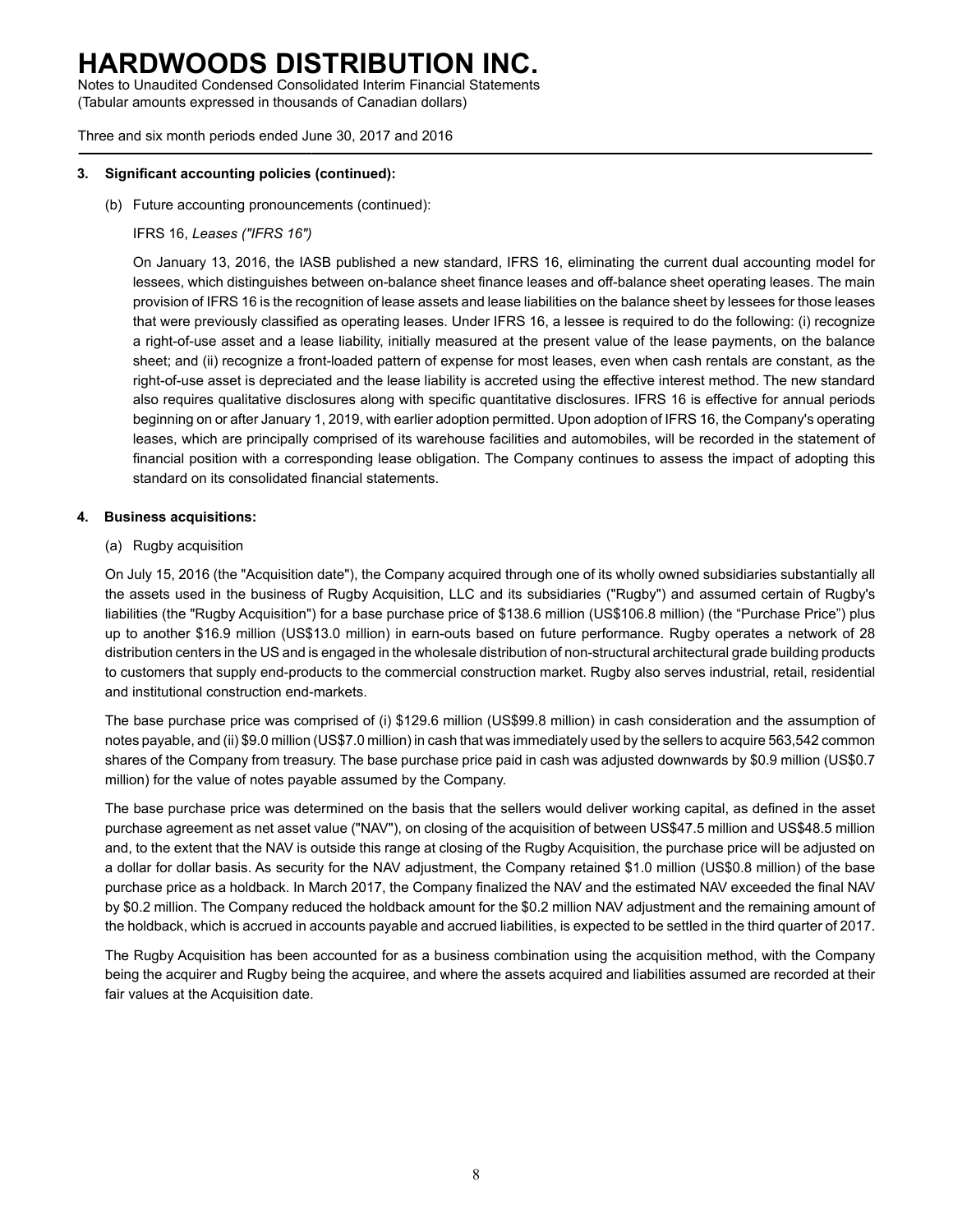Notes to Unaudited Condensed Consolidated Interim Financial Statements (Tabular amounts expressed in thousands of Canadian dollars)

Three and six month periods ended June 30, 2017 and 2016

#### **4. Business acquisitions (continued):**

(a) Rugby acquisition (continued)

*Fair value of assets acquired and liabilities assumed*

The fair value of Rugby's identified assets and liabilities assumed in accordance with the acquisition method are as follows:

|                                            | US\$          | CDN\$         |
|--------------------------------------------|---------------|---------------|
| Cash consideration                         | \$<br>106,140 | \$<br>137,717 |
| Notes payable assumed                      | 709           | 920           |
| Consideration                              | \$<br>106,849 | \$<br>138,637 |
| Assets acquired and liabilities assumed:   |               |               |
| Accounts and other receivables             | \$<br>28,931  | \$<br>37,538  |
| Inventories                                | 35,546        | 46,121        |
| Prepaid expenses                           | 499           | 647           |
| Non-current receivables                    | 577           | 749           |
| Property plant and equipment               | 3,166         | 4,108         |
| Intangible assets - customer relationships | 15,700        | 20,371        |
| Accounts payable and accrued liabilities   | (18, 314)     | (23, 762)     |
| Identifiable net assets acquired           | 66,105        | 85,772        |
| Goodwill                                   | 40,744        | 52,865        |
| Net assets acquired                        | \$<br>106.849 | \$<br>138.637 |

The goodwill of \$52.9 million (US\$40.7 million) is attributable primarily to the skills and talent of Rugby's workforce, and synergies expected to be achieved in respect of purchasing power with vendors, increases in market share, and operational efficiencies related to the combined operations. The goodwill is deductible for tax purposes.

The intangible asset of \$20.4 million (US\$15.7 million) represents the value of customer relationships acquired and is being amortized over 10 years, which is the period the Company expects to benefit from these relationships. The intangible asset is deductible for tax purposes.

The Company financed the Rugby Acquisition through a combination of an equity offering (the "Bought Deal Financing") (note 9(a)) and a renegotiated Hardwoods USLP Credit Facility (note 8).

Had the Rugby Acquisition occurred on January 1, 2016 management estimates that the Company's consolidated sales would have been approximately \$250.4 million and \$501.3 million and profit before tax would have been approximately \$12.2 million and \$22.7 million for the three and six month periods ended June 30, 2016. Included in these condensed consolidated interim financial statements for the three and six month periods ended June 30, 2017 are sales of \$104.0 million (US\$77.3 million) and \$197.7 million (US\$148.2 million) and profit before tax of \$3.8 million (US\$2.8 million) and \$6.4 million (US\$4.8 million) relating to Rugby.

#### (b) Eagle Plywood and Lumber acquisition

On March 13, 2017, the Company acquired through one of its wholly owned subsidiaries substantially all of the assets and assumed certain liabilities of Eagle Plywood and Lumber ("Eagle") for a base purchase price of US\$0.4 million plus up to an additional US\$0.2 million subject to future sales performance.

Eagle is a single site wholesale distributor located in Dallas, Texas distributing architectural grade building products to customers that supply end-products to the residential and commercial construction markets. The acquisition has been accounted for as a business combination using the acquisition method, with the Company being the acquirer and Eagle being the acquiree, and where the assets acquired and liabilities assumed are recorded at their fair values at the acquisition date.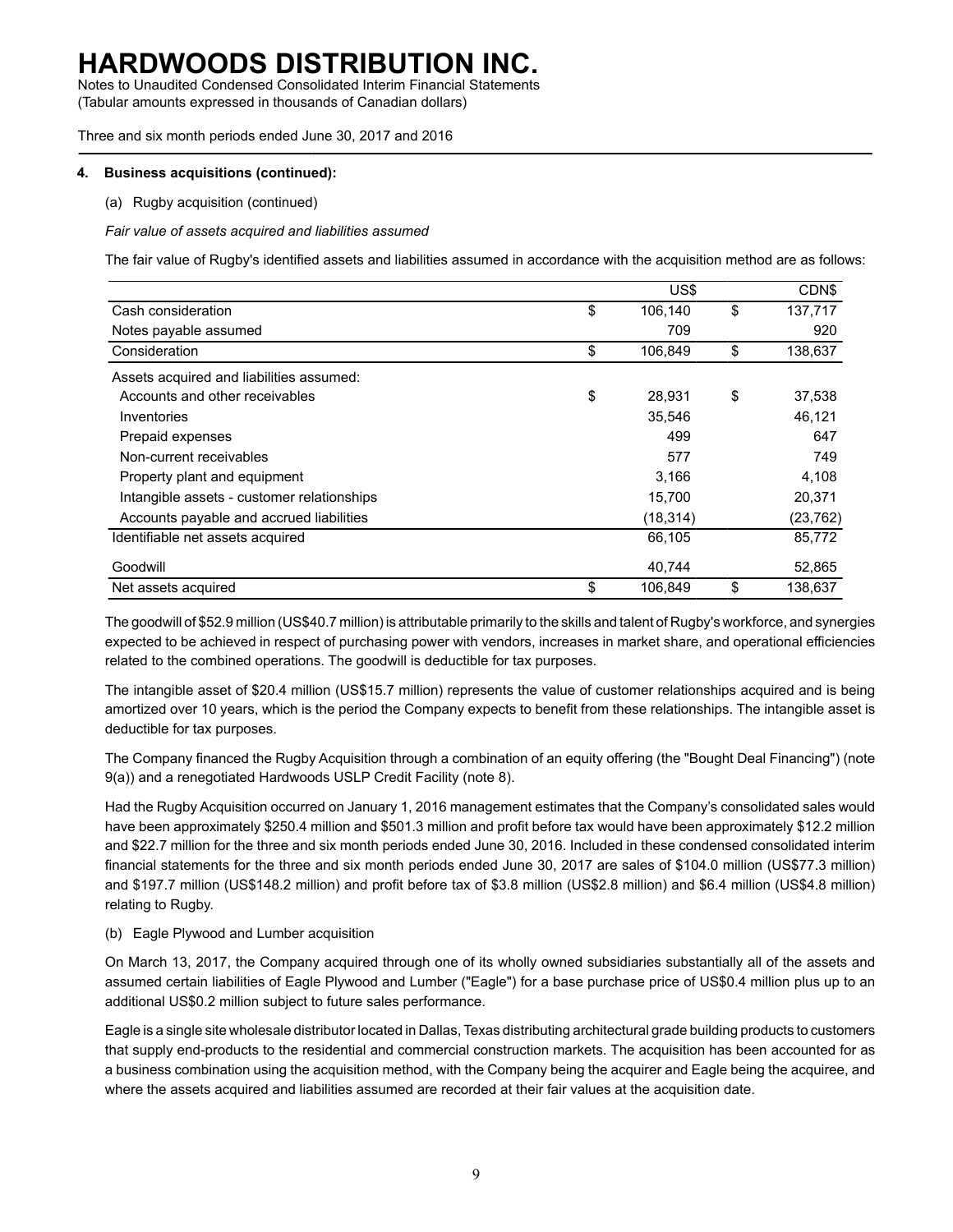Notes to Unaudited Condensed Consolidated Interim Financial Statements (Tabular amounts expressed in thousands of Canadian dollars)

Three and six month periods ended June 30, 2017 and 2016

#### **4. Business acquisitions (continued):**

(c) Downes & Reader Hardwood Company Inc. acquisition

Subsequent to quarter end, on July 17, 2017, the Company acquired through one of its wholly owned subsidiaries substantially all of the assets and assumed certain liabilities of Downs & Reader Hardwood Company Inc. ("D&R") for a total value of US \$6.0 million.

D&R is a distributor of hardwood lumber with four locations in the US Northeast and services both the wholesale and retail customer segments. The acquisition will be accounted for as a business combination using the acquisition method, with the Company being the acquirer and D&R being the acquiree, and where the assets acquired and liabilities assumed are recorded at their fair values at the acquisition date.

### **5. Capital management:**

The Company's policy is to maintain a strong capital base so as to maintain investor, creditor and market confidence and to sustain future growth of the business. The Company considers its capital to be, bank indebtedness (net of cash) and shareholders' equity.

The Company's capitalization is as follows:

|                          |    | June 30,<br>2017 |      | December 31,<br>2016 |
|--------------------------|----|------------------|------|----------------------|
| Cash                     | \$ | $(1,528)$ \$     |      | (766)                |
| <b>Bank indebtedness</b> |    | 104.901          |      | 97,886               |
| Shareholder's equity     |    | 234.809          |      | 225,999              |
| Total capitalization     | S  | 338,182          | - \$ | 323,119              |

The terms of the Company's US and Canadian credit facilities are described in note 8. The terms of the agreements with the Company's lenders provide that distributions cannot be paid by its subsidiaries in the event that its subsidiaries do not meet certain credit ratios, as applicable. The Company's operating subsidiaries were compliant with all required credit ratios under the US and Canadian credit facilities as at June 30, 2017 and December 31, 2016, and accordingly there were no restrictions on distributions arising from non-compliance with financial covenants.

Dividends are one way the Company manages its capital. Dividends are declared having given consideration to a variety of factors including the outlook for the business and financial leverage. There were no changes to the Company's approach to capital management during the three and six month periods ended June 30, 2017.

On May 10, 2017, the Company declared a cash dividend of \$0.0625 per common share to shareholders of record as of July 17, 2017. The dividend was paid to shareholders on July 28, 2017. On August 10, 2017, the Company declared a cash dividend of \$0.0725 per common share to shareholders of record as of October 16, 2017, to be paid on October 27, 2017.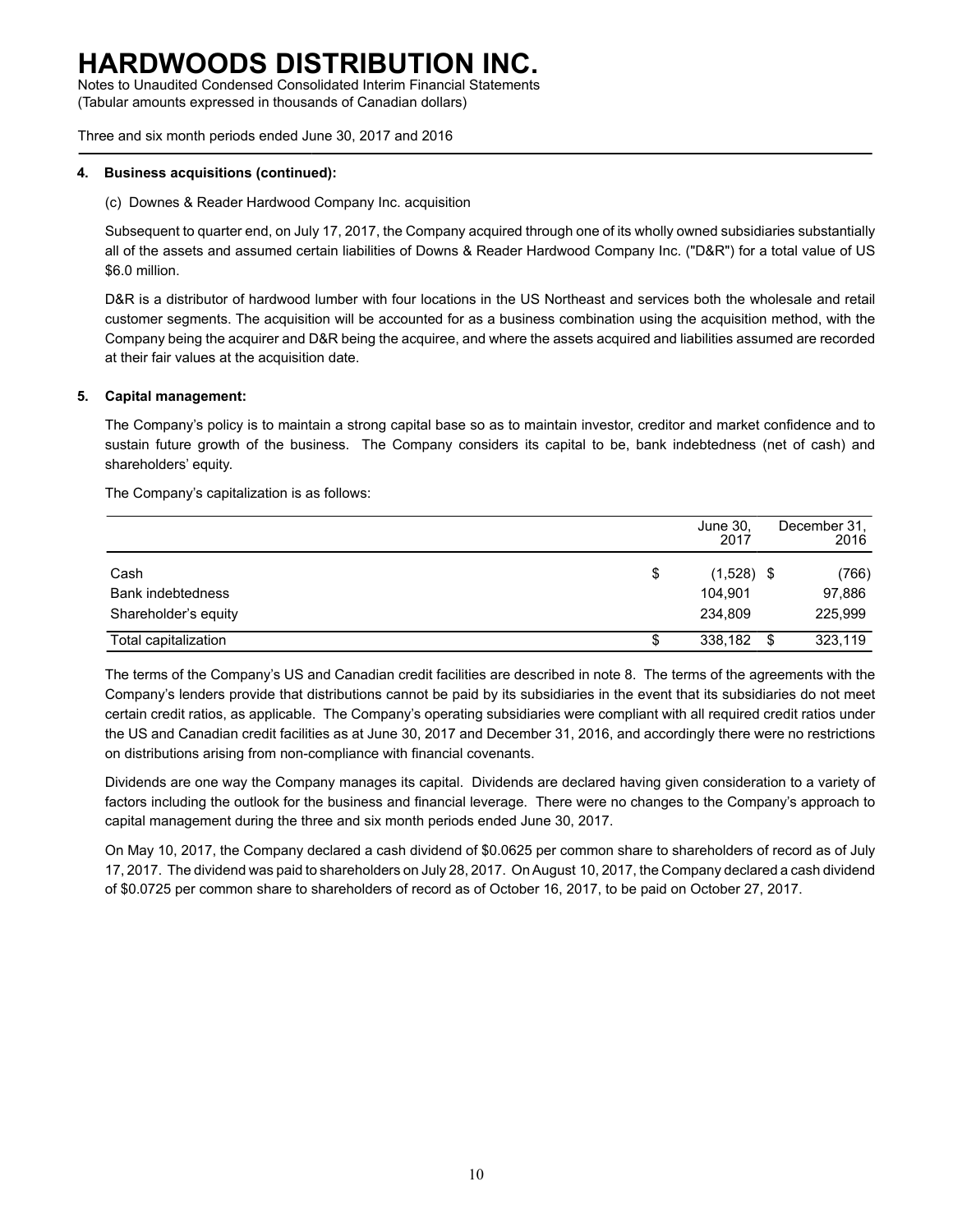Notes to Unaudited Condensed Consolidated Interim Financial Statements (Tabular amounts expressed in thousands of Canadian dollars)

Three and six month periods ended June 30, 2017 and 2016

### **6. Accounts and other receivables:**

The following is a breakdown of the Company's current and non-current receivables and represents the Company's principal exposure to credit risk.

|                                                  | June 30,<br>2017 |     | December 31,<br>2016 |
|--------------------------------------------------|------------------|-----|----------------------|
| Trade accounts receivable - Canada               | \$<br>16,492     | -\$ | 14,246               |
| Trade accounts receivable - United States        | 96,833           |     | 81,776               |
| Sundry receivable                                | 2,461            |     | 2,417                |
| Current portion of non-current receivables       | 843              |     | 1,133                |
|                                                  | 116,629          |     | 99,572               |
| Less:                                            |                  |     |                      |
| Allowance for credit loss                        | 5,287            |     | 5,038                |
|                                                  | \$<br>111,342    | \$  | 94,534               |
| Non-current receivables:                         |                  |     |                      |
| Employee housing loans                           | \$<br>372S       |     | 424                  |
| Customer notes                                   | 511              |     | 758                  |
| Security deposits                                | 1,353            |     | 1,329                |
|                                                  | 2,236            |     | 2,511                |
| Less:                                            |                  |     |                      |
| Current portion, included in accounts receivable | 843              |     | 1,133                |
|                                                  | \$<br>1,393      | \$  | 1,378                |

The aging of trade receivables is:

|                       |    | June 30,<br>2017 |      | December 31.<br>2016 |
|-----------------------|----|------------------|------|----------------------|
| Current               | \$ | 89,242 \$        |      | 70,936               |
| 1 - 30 days past due  |    | 16,501           |      | 17,467               |
| 31 - 60 days past due |    | 4,416            |      | 4,957                |
| 60+ days past due     |    | 3.166            |      | 2,662                |
|                       | S  | 113,325          | - \$ | 96,022               |

The Company determines its allowance for credit loss based on its best estimate of the net recoverable amount by customer account. Accounts that are considered uncollectable are written off. The total allowance at June 30, 2017 was \$5.3 million (December 31, 2016 - \$5.0 million). The amount of the allowance is considered sufficient based on the past experience of the business, current and expected collection trends, the security the Company has in place for past due accounts and management's regular review and assessment of customer accounts and credit risk.

Bad debt expense, net of recoveries, for the three month period ended June 30, 2017 was \$0.2 million which equates to 0.1% of sales (three month period ended June 30, 2016 - \$0.2 million, being 0.1% of sales). For the six month period ended June 30, 2017, net bad debt expense was \$0.5 million being 0.1% of sales (six month period ended June 30, 2016 - \$0.6 million, being 0.2% of sales).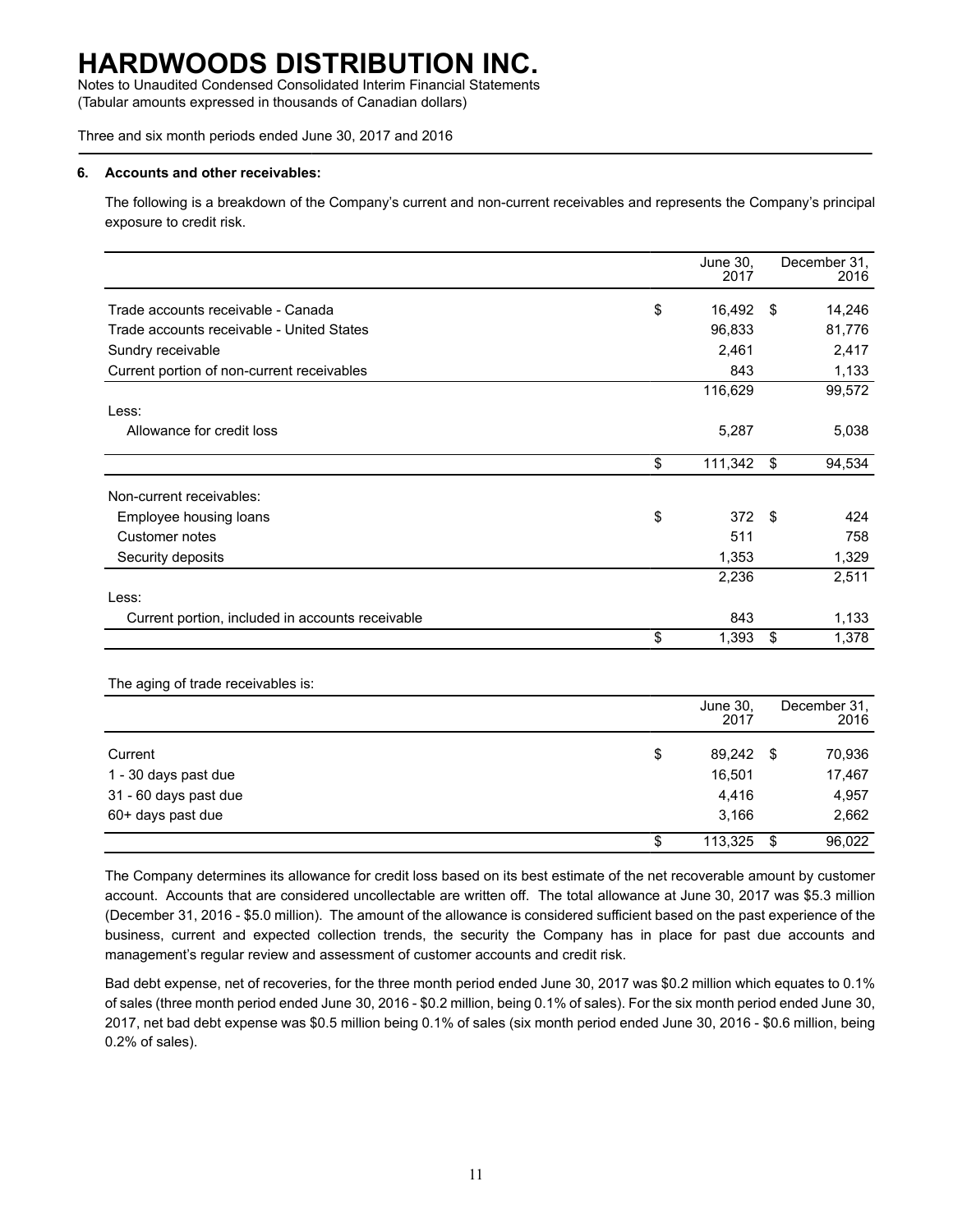Notes to Unaudited Condensed Consolidated Interim Financial Statements (Tabular amounts expressed in thousands of Canadian dollars)

Three and six month periods ended June 30, 2017 and 2016

#### **7. Inventories:**

|                  | June 30,<br>2017 |     | December 31,<br>2016 |
|------------------|------------------|-----|----------------------|
|                  |                  |     |                      |
| Raw materials    | \$<br>1,308      | -\$ | 1,779                |
| Work in process  | 5,251            |     | 5,021                |
| Goods in-transit | 7,353            |     | 10,927               |
| Finished goods:  |                  |     |                      |
| Lumber           | 42,698           |     | 43,279               |
| Sheet goods      | 80,349           |     | 76,224               |
| Specialty        | 29,095           |     | 27,317               |
|                  | \$<br>166,054    | S   | 164,547              |

The Company regularly reviews and assesses the condition and value of its inventories and records write-downs to net realizable value as necessary.

Inventory related expenses are included in the condensed consolidated interim statement of comprehensive income as follows:

|                                                       |    | Three months ended |  |                  |    | Six months ended |                  |  |
|-------------------------------------------------------|----|--------------------|--|------------------|----|------------------|------------------|--|
|                                                       |    | June 30,<br>2017   |  | June 30.<br>2016 |    | June 30.<br>2017 | June 30,<br>2016 |  |
| Inventory write-downs, included in cost of goods sold | S  | 315S               |  | 390              | \$ | 745 \$           | 744              |  |
| Cost of inventory sold                                |    | 214,358            |  | 124.138          |    | 414,331          | 248,911          |  |
| Other cost of goods sold                              |    | 9.358              |  | 4.521            |    | 18.207           | 9,123            |  |
| Total cost of goods sold                              | S. | 223.716 \$         |  | 128.659          | \$ | 432,538 \$       | 258,034          |  |

#### **8. Bank indebtedness:**

|                                              |    | June 30,<br>2017 |      | December 31,<br>2016 |
|----------------------------------------------|----|------------------|------|----------------------|
| Cheques issued in excess of funds on deposit | \$ | 2,590            | - SS | 480                  |
| Credit facility, Hardwoods LP                |    | 10.532           |      | 12,546               |
| Credit facility, Hardwoods USLP              |    |                  |      |                      |
| (June 30, 2017 - US\$70,900                  |    |                  |      |                      |
| December 31, 2016 - US\$63,398)              |    | 91.779           |      | 84,860               |
|                                              | S  | 104.901          |      | 97.886               |

Bank indebtedness consists of cheques issued in excess of funds on deposit and advances under operating lines of credit (the "Credit Facilities") available to subsidiaries of the Company, Hardwoods Specialty Products LP ("Hardwoods LP") and Hardwoods Specialty Product USLP ("Hardwoods USLP").

The Credit Facilities are payable in full at maturity. The Credit Facilities are revolving credit facilities which the Company may terminate at any time without prepayment penalty. The Credit Facilities bear interest at a floating rate based on the Canadian or US prime rate (as the case may be), LIBOR or bankers' acceptance rates plus, in each case, an applicable margin. Letters of credit are also available under the Credit Facilities on customary terms for facilities of this nature. Commitment fees and standby charges usual for borrowings of this nature were and are payable.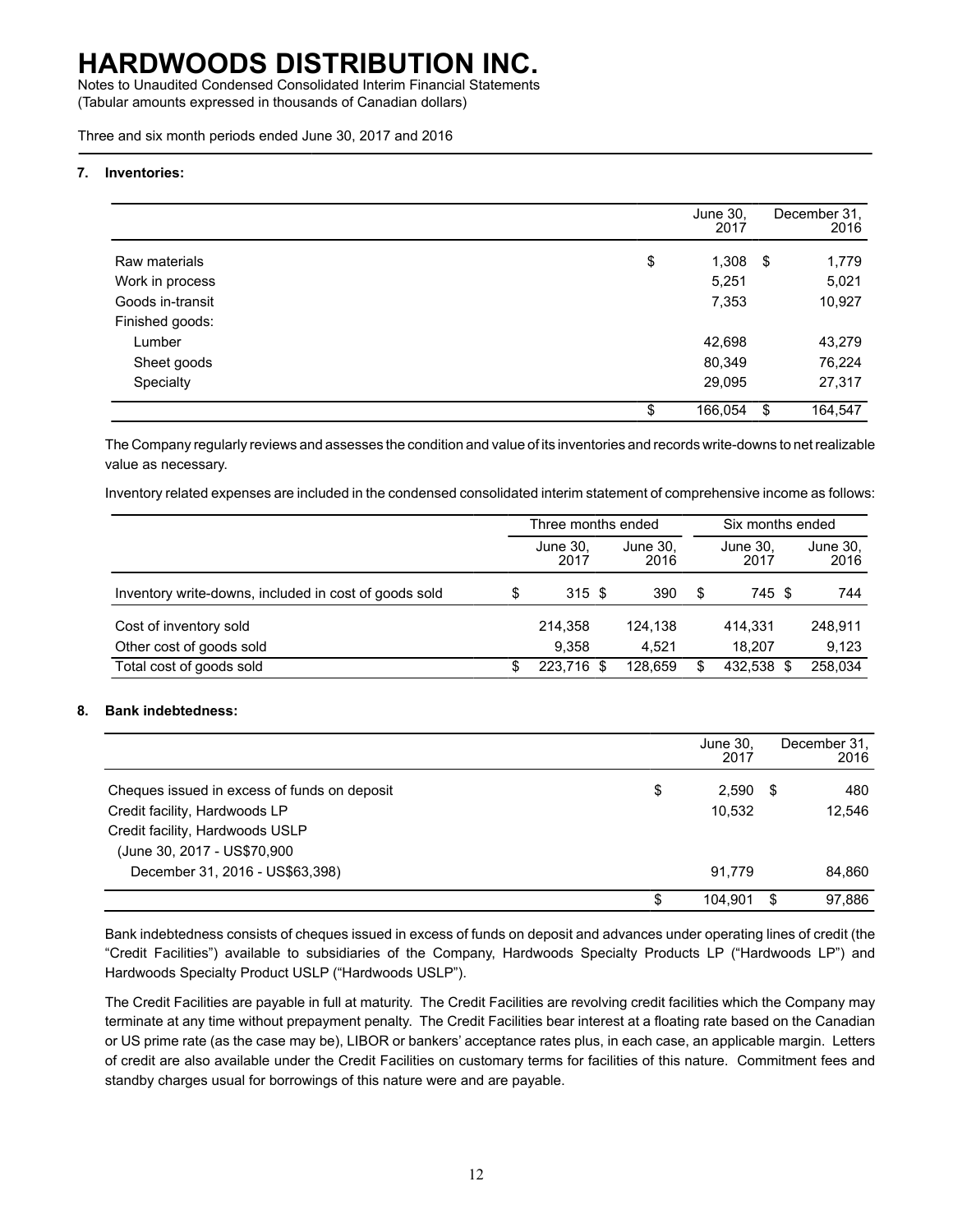Notes to Unaudited Condensed Consolidated Interim Financial Statements (Tabular amounts expressed in thousands of Canadian dollars)

Three and six month periods ended June 30, 2017 and 2016

### **8. Bank indebtedness (continued):**

### *Hardwoods LP Credit Facility ("LP Credit Facility")*

In February 2017 the LP Credit Facility was amended to increase the amount made available under the facility from \$20.0 million to \$25.0 million. The LP Credit Facility matures in August 2021. The amount made available under the LP Credit Facility is limited to the extent of 90% of the net book value of eligible accounts receivable and the lesser of 60% of the book value or 85% of appraised value of eligible inventories with the amount based on inventories not to exceed 60% of the total amount to be available. Certain identified accounts receivable and inventories are excluded from the calculation of the amount available under the LP Credit Facility. Hardwoods LP is required to maintain a fixed charge coverage ratio of not less than 1.0 to 1. However, this covenant does not apply so long as the unused availability under the credit line is in excess of \$2.0 million. At June 30, 2017, the LP Credit Facility has unused availability of \$14.2 million, before cheques issued in excess of funds on deposit of \$2.6 million (December 31, 2016 - \$6.9 million, cheques issued in excess of funds on deposit - \$0.5 million).

### *Hardwoods USLP Credit Facility ("USLP Credit Facility")*

In July 2016, in connection with the closing of the Rugby Acquisition, a subsidiary of the Company entered into a new USLP Credit Facility with its lender, and has made the funds available to Hardwoods USLP. The USLP Credit Facility has a five year term and can be prepaid at any time with no prepayment penalty. The USLP Credit Facility is guaranteed by certain of the Company's subsidiaries and replaced the previous credit facility. The USLP Credit Facility consists of a revolving credit facility of up to US\$125.0 million with the amount made available limited to the extent of 85% of the value of eligible accounts receivable, and 60% of the value of eligible inventory plus the lesser of (i) 55% of the book value of eligible in-transit inventory or (ii) \$2.0 million.

The financial covenants under the USLP Credit Facility include, among others, a springing fixed charge coverage ratio of 1.0 to 1, triggered if excess availability under the USLP Credit Facility falls below 10% of the USLP Credit Facility at any time.

In addition to the financial covenants, the ability of the Company's US subsidiaries to pay distributions and dividends, complete acquisitions, make additional investments, take on additional indebtedness, allow its assets to become subject to liens, complete affiliate transactions and make capital expenditures are limited and subject to the satisfaction of certain conditions.

At June 30, 2017, the USLP Credit Facility has unused availability of \$56.4 million (US\$43.5 million), before cheques issued in excess of funds on deposit of nil. At December 31, 2016, the USLP Credit Facility had unused availability of \$50.9 million (US\$37.9 million), before cheques issued in excess of funds on deposit of nil.

The Company has a letter of credit outstanding at June 30, 2017 and December 31, 2016 totaling \$0.8 million (US\$0.6 million) against the USLP Credit Facility to support self-insured benefit claims.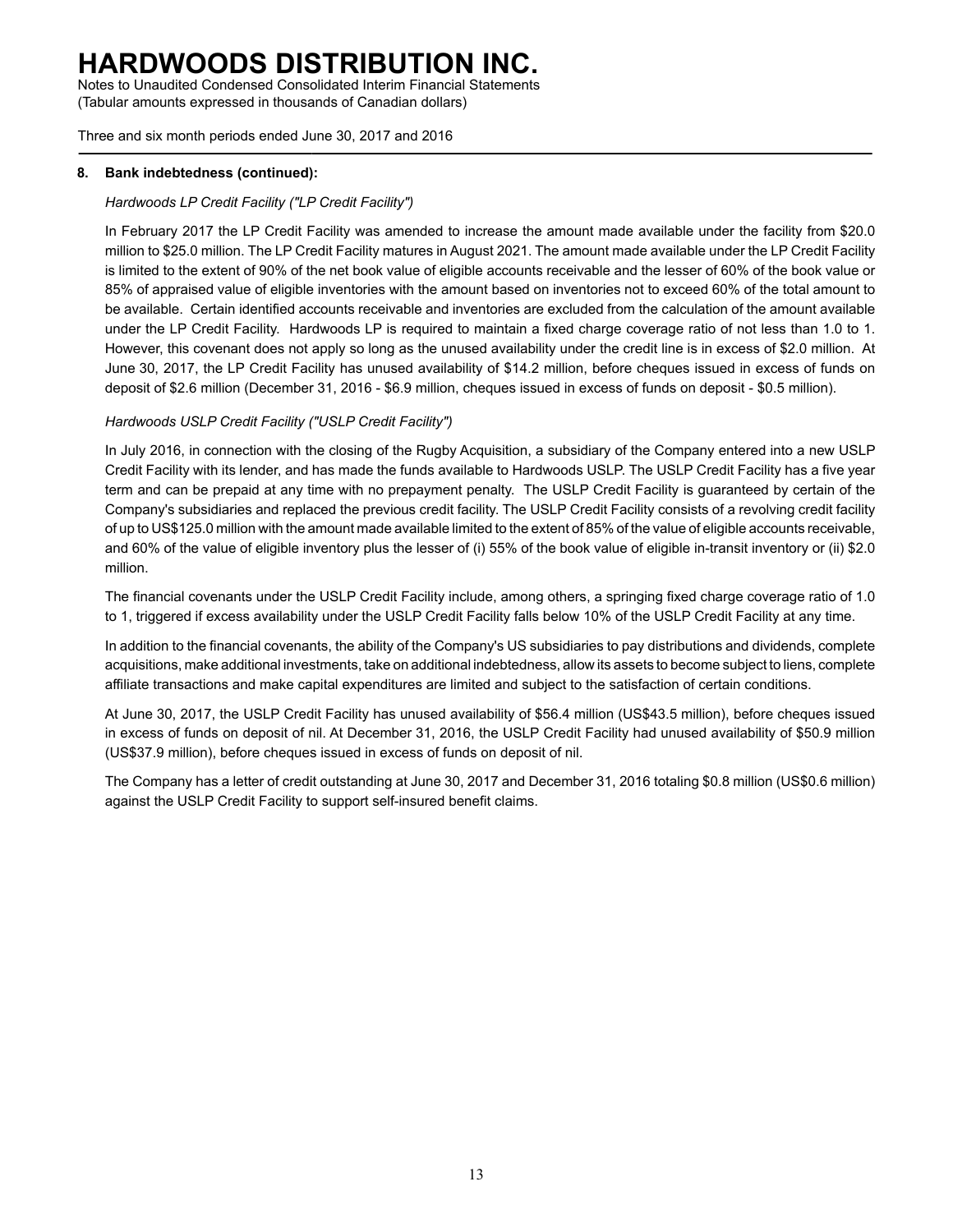Notes to Unaudited Condensed Consolidated Interim Financial Statements (Tabular amounts expressed in thousands of Canadian dollars)

Three and six month periods ended June 30, 2017 and 2016

#### **9. Share capital:**

(a) Share capital

A continuity of share capital is as follows:

|                                                                                                           | <b>Shares</b> |    | Total   |
|-----------------------------------------------------------------------------------------------------------|---------------|----|---------|
| Balance at December 31, 2015                                                                              | 16,762,071    | S  | 46.859  |
| Bought deal financing - conversion of subscription receipts, net of share issue<br>costs of \$3.1 million | 3,966,350     |    | 54,434  |
| Issued concurrent with the Rugby acquisition (note 4(a))                                                  | 563,542       |    | 9.091   |
| Issued pursuant to long term incentive plan                                                               | 58,607        |    | 1.162   |
| Deferred income tax on share issue costs                                                                  |               |    | 816     |
| Share adjustment                                                                                          | 2             |    |         |
| Balance at December 31, 2016                                                                              | 21,350,572    |    | 112,362 |
| Issued pursuant to long term incentive plan                                                               | 13,035        |    | 156     |
| Balance at June 30, 2017                                                                                  | 21,363,607    | S. | 112.518 |

In July 2016, the Company issued 563,542 common shares for cash consideration to the sellers of Rugby in accordance with the terms of the Rugby Acquisition (note 4(a)) and issued 3,966,350 common shares as part of the financing arrangement related to the Rugby Acquisition, as described below.

### *Bought Deal Financing*

In connection with the Rugby Acquisition, the Company entered into an agreement with a syndicate of investment dealers pursuant to which the underwriters agreed to purchase for resale to the public on a bought deal basis 3,449,000 subscription receipts of the Company, at a price of \$14.50 per receipt with an over-allotment option for an additional 517,350 subscription receipts for gross overall proceeds of \$57.5 million (\$54.4 million net of fees associated with the offering).

On June 30, 2016, the Bought Deal Financing closed and \$50.0 million, representing 3,449,000 subscription receipts, was received by the Company and was held in escrow pending the closing of the Rugby Acquisition. Each subscription receipt was converted to one common share of the Company on the Acquisition date for no additional consideration in accordance with the terms of the subscription agreement. The over-allotment option, representing 517,350 subscription receipts, was fully exercised by the underwriters in July 2016 and these subscription receipts were also converted on the basis of one subscription receipt to one common share of the Company on the Acquisition date.

### (b) Long Term Incentive Plan ("LTIP"):

A continuity of the LTIP Shares outstanding is as follows:

|                                         | Performance<br><b>Shares</b> | Restricted<br><b>Shares</b> |
|-----------------------------------------|------------------------------|-----------------------------|
| Balance at December 31, 2015            | 49.209                       | 86,827                      |
| LTIP shares issued during the year      | 20,502                       | 53,166                      |
| LTIP shares forfeited during the year   | (2,763)                      | (8,292)                     |
| LTIP shares settled                     | (8, 347)                     | (58,040)                    |
| Balance at December 31, 2016            | 58,601                       | 73,661                      |
| LTIP shares issued during the period    | 87,594                       | 128,197                     |
| LTIP shares forfeited during the period | (10, 975)                    | (2, 119)                    |
| LTIP shares settled                     | (13, 714)                    |                             |
| Balance at June 30, 2017                | 121,506                      | 199,739                     |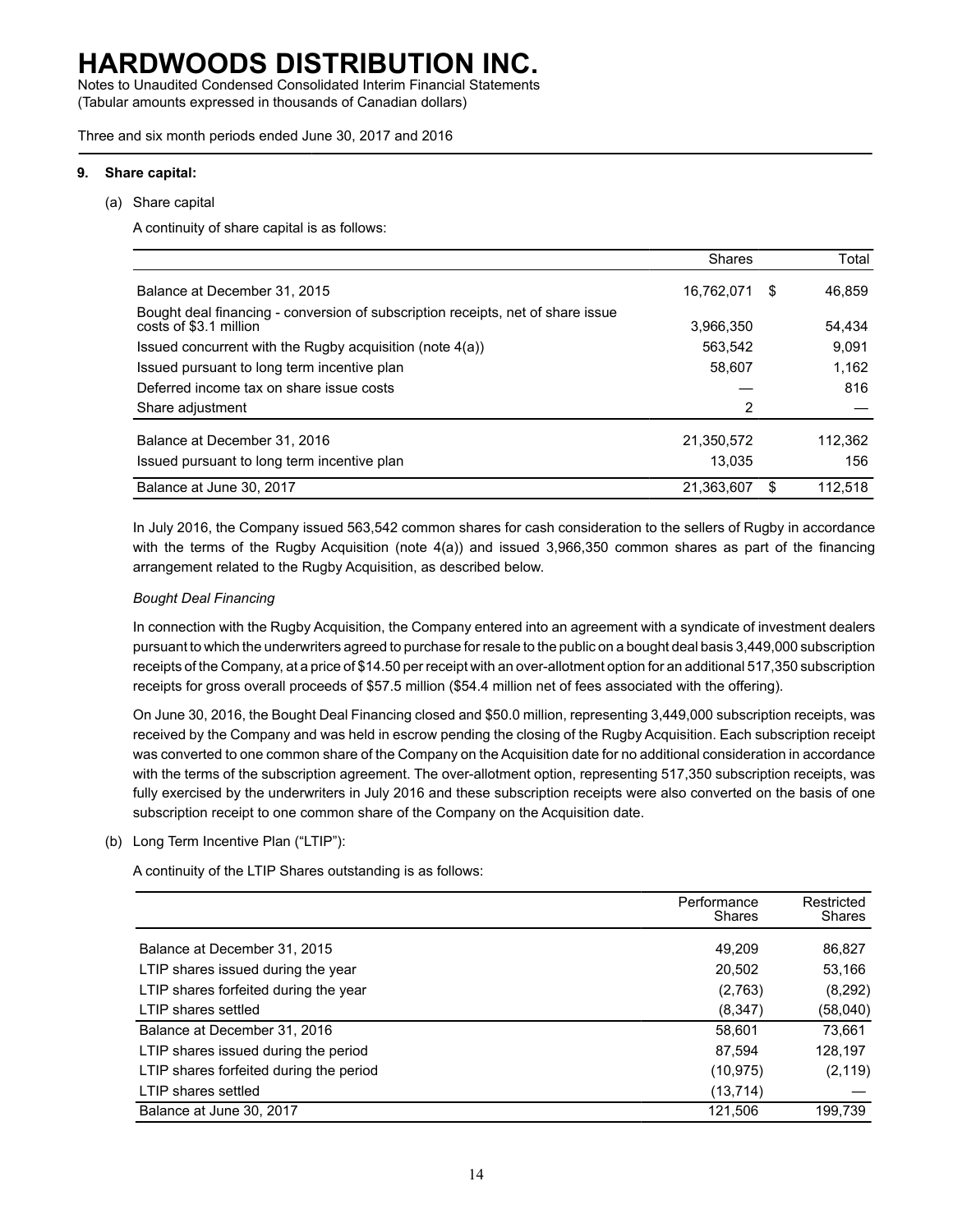Notes to Unaudited Condensed Consolidated Interim Financial Statements (Tabular amounts expressed in thousands of Canadian dollars)

Three and six month periods ended June 30, 2017 and 2016

### **9. Share capital (continued):**

(b) Long Term Incentive Plan ("LTIP") (continued):

Non-cash LTIP compensation expense of \$815,689 was recognized in the condensed consolidated interim statement of comprehensive income for the three month period ended June 30, 2017 (June 30, 2016 - \$368,097) and \$1,055,544 for the six month period ended June 30, 2017 (June 30, 2016 - \$655,042). The key estimate in determining the compensation in any period is whether the performance criteria have been met and the amount of the payout multiplier on the Performance Shares. The payout multiplier is reviewed and approved by the Company's compensation committee on an annual basis.

(c) Weighted average shares:

The calculation of basic and fully diluted net profit per share is based on the net profit for the three month period ended June 30, 2017 of \$9.8 million (June 30, 2016 - \$5.4 million) and six month period ended June 30, 2017 of \$17.7 million (June 30, 2016 - \$10.0 million). The weighted average number of common shares outstanding in each of the reporting periods was as follows:

|                                                                          | Three months ended |                  | Six months ended |                  |
|--------------------------------------------------------------------------|--------------------|------------------|------------------|------------------|
|                                                                          | June 30.<br>2017   | June 30,<br>2016 | June 30.<br>2017 | June 30.<br>2016 |
| Issued ordinary shares at beginning of                                   |                    |                  |                  |                  |
| the period                                                               | 21,363,607         | 16,778,767       | 21.350.572       | 16.762.071       |
| Effect of shares issued during the period                                |                    |                  |                  |                  |
| pursuant to long-term incentive plan                                     |                    |                  | 6.626            | 8,438            |
| Weighted average common shares - basic<br>Effect of dilutive securities: | 21,363,607         | 16,778,767       | 21.357.198       | 16,770,509       |
| Long-term incentive plan                                                 | 184,929            | 151,113          | 178.574          | 151,789          |
| Weighted average common shares - diluted                                 | 21.548.536         | 16.929.880       | 21.535.772       | 16.922.298       |

### **10. Finance income and expense:**

|                                         |      | Three months ended |                  |                  |    | Six months ended |                  |  |  |
|-----------------------------------------|------|--------------------|------------------|------------------|----|------------------|------------------|--|--|
|                                         | Note |                    | June 30.<br>2017 | June 30.<br>2016 |    | June 30.<br>2017 | June 30,<br>2016 |  |  |
| Finance expense:                        |      |                    |                  |                  |    |                  |                  |  |  |
| Interest on bank indebtedness           | 8    | -\$                | $(703)$ \$       | (234)            | \$ | $(1,366)$ \$     | (481)            |  |  |
| Accretion of finance lease obligation   |      |                    | (45)             | (30)             |    | (95)             | (57)             |  |  |
| Foreign exchange losses                 |      |                    |                  | (93)             |    |                  | (461)            |  |  |
| Total finance expense                   |      |                    | (748)            | (357)            |    | (1,461)          | (999)            |  |  |
| Finance income:                         |      |                    |                  |                  |    |                  |                  |  |  |
| Interest on trade receivables, customer |      |                    |                  |                  |    |                  |                  |  |  |
| notes, and employee loans               | 6    |                    | 97               | 94               |    | 226              | 168              |  |  |
| Foreign exchange gain                   |      |                    | 10               |                  |    | 40               |                  |  |  |
| Total finance income                    |      |                    | 107              | 94               |    | 266              | 168              |  |  |
| Net finance income (expense)            |      | \$                 | $(641)$ \$       | (263)            | \$ | $(1, 195)$ \$    | (831)            |  |  |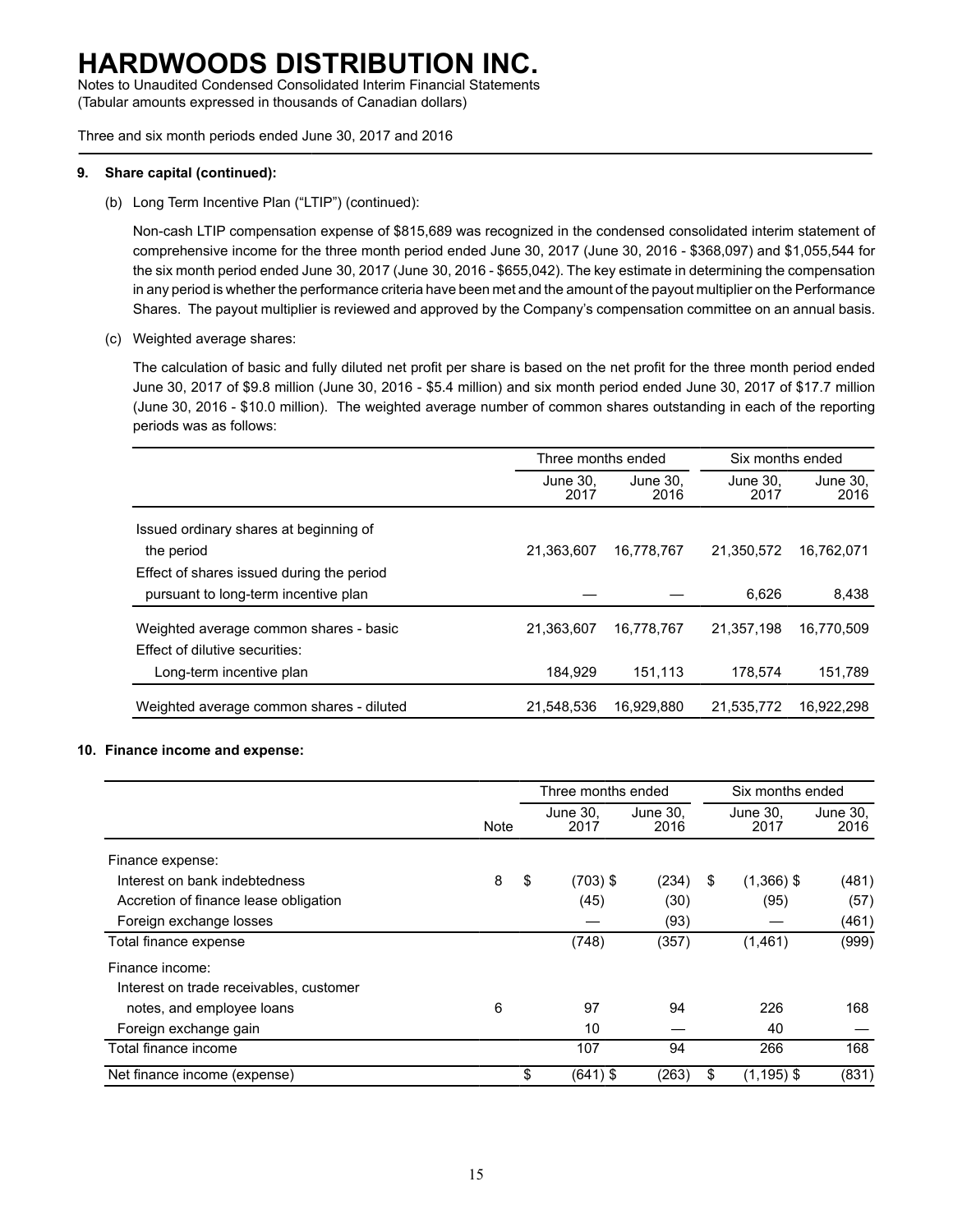Notes to Unaudited Condensed Consolidated Interim Financial Statements (Tabular amounts expressed in thousands of Canadian dollars)

Three and six month periods ended June 30, 2017 and 2016

### **11. Segment reporting:**

Information about geographic areas is as follows:

|                                     | Three months ended |  |                  |                  | Six months ended |  |                      |  |
|-------------------------------------|--------------------|--|------------------|------------------|------------------|--|----------------------|--|
|                                     | June 30,<br>2017   |  | June 30,<br>2016 |                  | June 30,<br>2017 |  | June 30,<br>2016     |  |
| Revenue from external customers:    |                    |  |                  |                  |                  |  |                      |  |
| Canada                              | \$<br>$35,243$ \$  |  | 34,008           | \$               | 69,757 \$        |  | 65,350               |  |
| <b>United States</b>                | 240,017            |  | 123,023          |                  | 462,601          |  | 249,094              |  |
|                                     | \$<br>275,260 \$   |  | 157,031          | \$               | 532,358 \$       |  | 314,444              |  |
|                                     |                    |  |                  |                  |                  |  |                      |  |
|                                     |                    |  |                  | June 30,<br>2017 |                  |  | December 31.<br>2016 |  |
| Non-current assets <sup>(1)</sup> : |                    |  |                  |                  |                  |  |                      |  |
| Canada                              |                    |  | \$               | 1,435            | \$               |  | 1,552                |  |
| <b>United States</b>                |                    |  |                  | 89,415           |                  |  | 93,979               |  |
|                                     |                    |  | \$               | 90,850           | \$               |  | 95,531               |  |

 $(1)$  Excludes financial instruments and deferred income taxes.

#### **12. Seasonality:**

The Company is subject to seasonal influences. Historically, the first and fourth quarters are seasonally slower periods for construction activity and therefore demand for hardwoods products.

#### **13. Provisions:**

*Legal*

The Company and its subsidiaries are subject to legal proceedings from time to time that arise in the ordinary course of its business. Management is of the opinion, based upon information presently available, that it is unlikely that any liability, to the extent not provided for or through insurance, would be material in relation to the Company's condensed consolidated interim financial statements as at June 30, 2017.

#### *Decommissioning*

The Company and its subsidiaries are not obligated in a material way for decommissioning or site restoration.